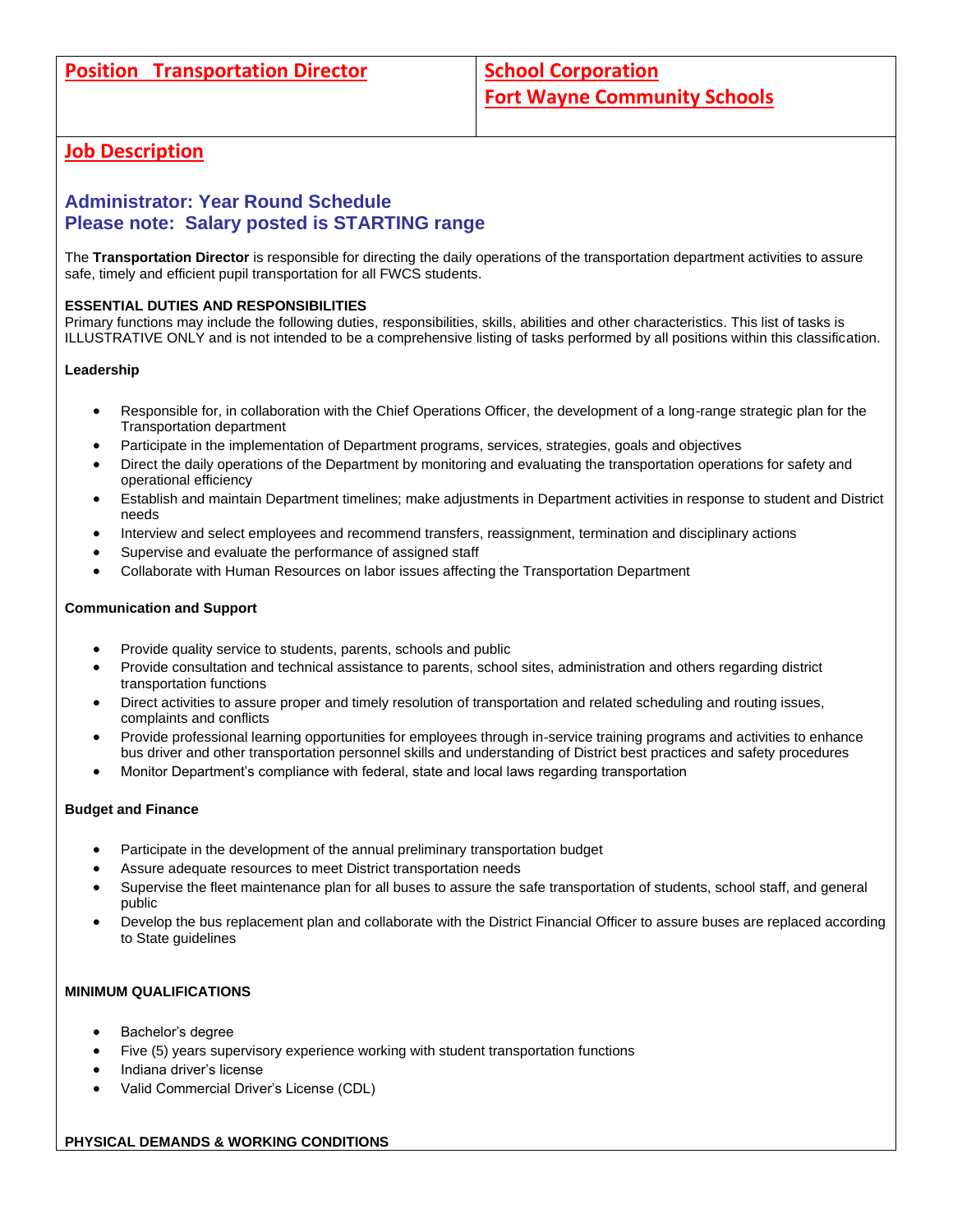- Physical Demands Must be able to push, pull, lift and carry over 25 pounds on occasion.
- Working Conditions Generally acceptable working environment with limited exposure to disagreeable elements. Exposure to such conditions may make working environment disagreeable or cause discomfort occasionally but has minor impact on personal safety and/or mental well-being.
- Driving Requirement –This job requires the incumbent to drive.

The physical demands described here are a representative of those that must be met by an employee to successfully perform the essential functions of this job. Reasonable accommodations may be made to enable individuals with disabilities to perform the essential functions

## **Experience Required**

#### **KNOWLEDGE, SKILLS AND ABILITIES**

- Knowledge of safety standards, laws, codes, rules, regulations, policies, and procedures relating to pupil transportation
- Knowledge of the principles and practices of pupil transportation planning, scheduling and route development
- Knowledge of the principles, practices, and techniques of vehicle maintenance and related safety and legal standards
- Knowledge of, and ability to, transmit safe driving and preventative maintenance practices
- Knowledge of the principles and practices of supervision of staff
- Skills in organization, time management, task prioritization and recordkeeping
- Skills demonstrating high level of integrity, commitment, and work ethic
- Ability to plan, organize, and oversee assigned work programs, including monitoring work schedules and work performance
- Ability to understand the integration of special needs students into a school setting
- Ability to operate school bus and district vehicles
- Ability to provide transportation staff with in-service/professional development opportunities to increase proficiency in their fields of expertise
- Ability to work well under pressure and use sound judgment, including appropriate handling of confidential matters
- Ability to provide guidance and direction to staff and promote a team environment
- Ability to facilitate and promote conflict resolution
- Ability to interact positively and effectively with, students, staff, and administrators
- Ability to use computers and/or electronic equipment to fulfill job functions

# **How to apply**

**https://fwcs.tedk12.com/hire/ViewJob.aspx?JobID=2384**

## **Position Start Date**

**Application Deadline**

**Contact Information**